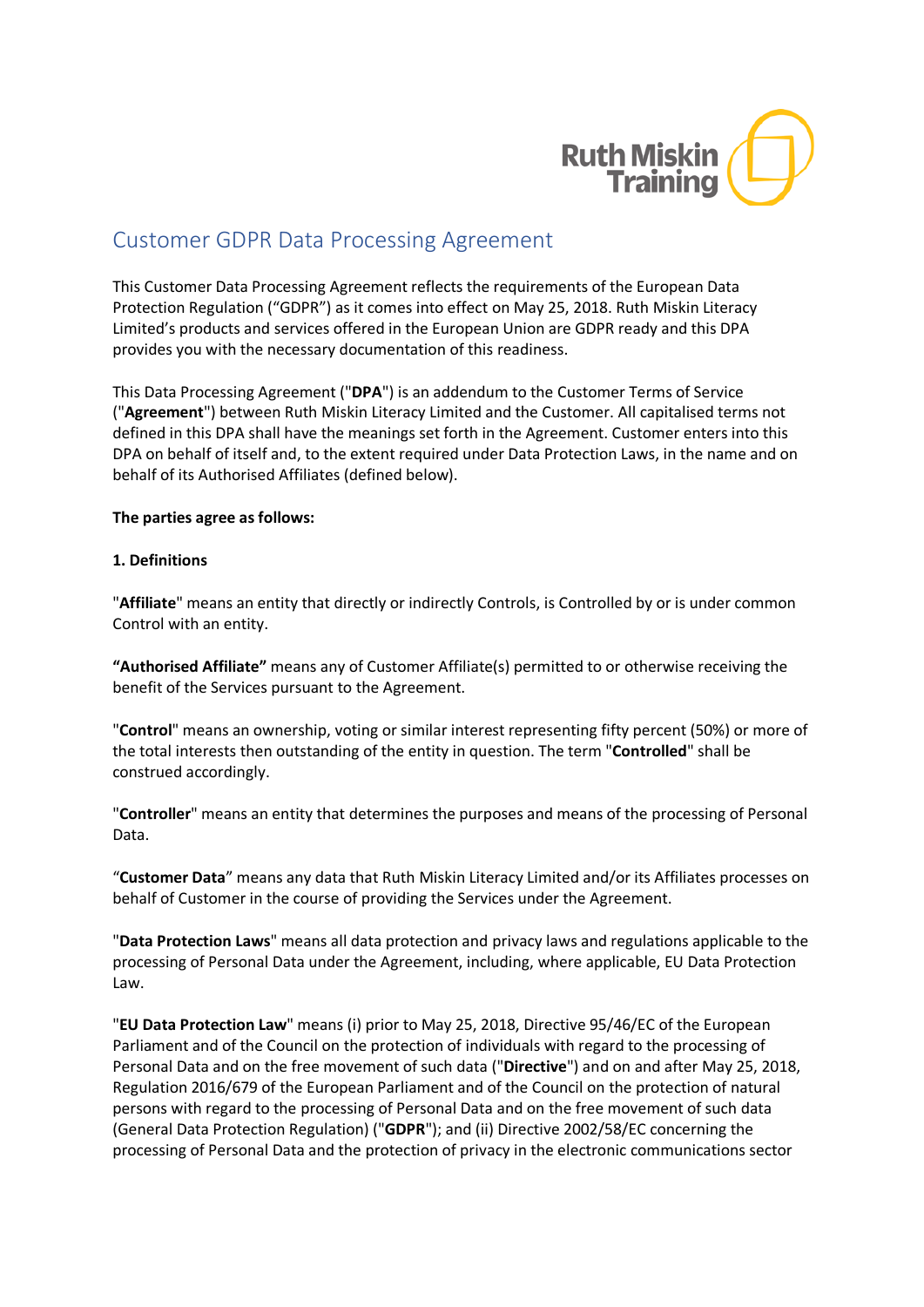and applicable national implementations of it (in each case, as may be amended, superseded or replaced).

"**Personal Data**" means any Customer Data relating to an identified or identifiable natural person to the extent that such information is protected as personal data under applicable Data Protection Law.

"**Processor**" means an entity that processes Personal Data on behalf of the Controller. "**Processing**" has the meaning given to it in the GDPR and "**process**", "**processes**" and "**processed**" shall be interpreted accordingly.

"**Security Incident**" means any unAuthorised or unlawful breach of security that leads to the accidental or unlawful destruction, loss, alteration, unAuthorised disclosure of or access to Personal Data.

"**Services**" means any product or service provided by Ruth Miskin Literacy Limited to Customer pursuant to and as more particularly described in the Agreement.

"**Sub-processor**" means any Processor engaged by Ruth Miskin Literacy Limited or its Affiliates to assist in fulfilling its obligations with respect to providing the Services pursuant to the Agreement or this DPA. Sub- processors may include third parties or any Ruth Miskin Literacy Limited Affiliate.

#### **2. Scope and Applicability of this DPA**

2.1 This DPA applies where and only to the extent that Ruth Miskin Literacy Limited processes Personal Data on behalf of the Customer in the course of providing the Services and such Personal Data is subject to Data Protection Laws of the European Union, the European Economic Area and/or their member states, Switzerland and/or the United Kingdom. The parties agree to comply with the terms and conditions in this DPA in connection with such Personal Data.

2.2 **Role of the Parties**. As between Ruth Miskin Literacy Limited and Customer, Customer is the Controller of Personal Data and Ruth Miskin Literacy Limited shall process Personal Data only as a Processor on behalf of Customer. Nothing in the Agreement or this DPA shall prevent Ruth Miskin Literacy Limited from using or sharing any data that Ruth Miskin Literacy Limited would otherwise collect and process independently of Customer's use of the Services.

2.3 **Customer Obligations.** Customer agrees that (i) it shall comply with its obligations as a Controller under Data Protection Laws in respect of its processing of Personal Data and any processing instructions it issues to Ruth Miskin Literacy Limited; and (ii) it has provided notice and obtained (or shall obtain) all consents and rights necessary under Data Protection Laws for Ruth Miskin Literacy Limited to process Personal Data and provide the Services pursuant to the Agreement and this DPA.

2.4 **Ruth Miskin Literacy Limited Processing of Personal Data**. As a Processor, Ruth Miskin Literacy Limited shall process Personal Data only for the following purposes: (i) processing to perform the Services in accordance with the Agreement; (ii) processing to perform any steps necessary for the performance of the Agreement; and (iii) to comply with other reasonable instructions provided by Customer to the extent they are consistent with the terms of this Agreement and only in accordance with Customer's documented lawful instructions. The parties agree that this DPA and the Agreement set out the Customer's complete and final instructions to Ruth Miskin Literacy Limited in relation to the processing of Personal Data and processing outside the scope of these instructions (if any) shall require prior written agreement between Customer and Ruth Miskin Literacy Limited.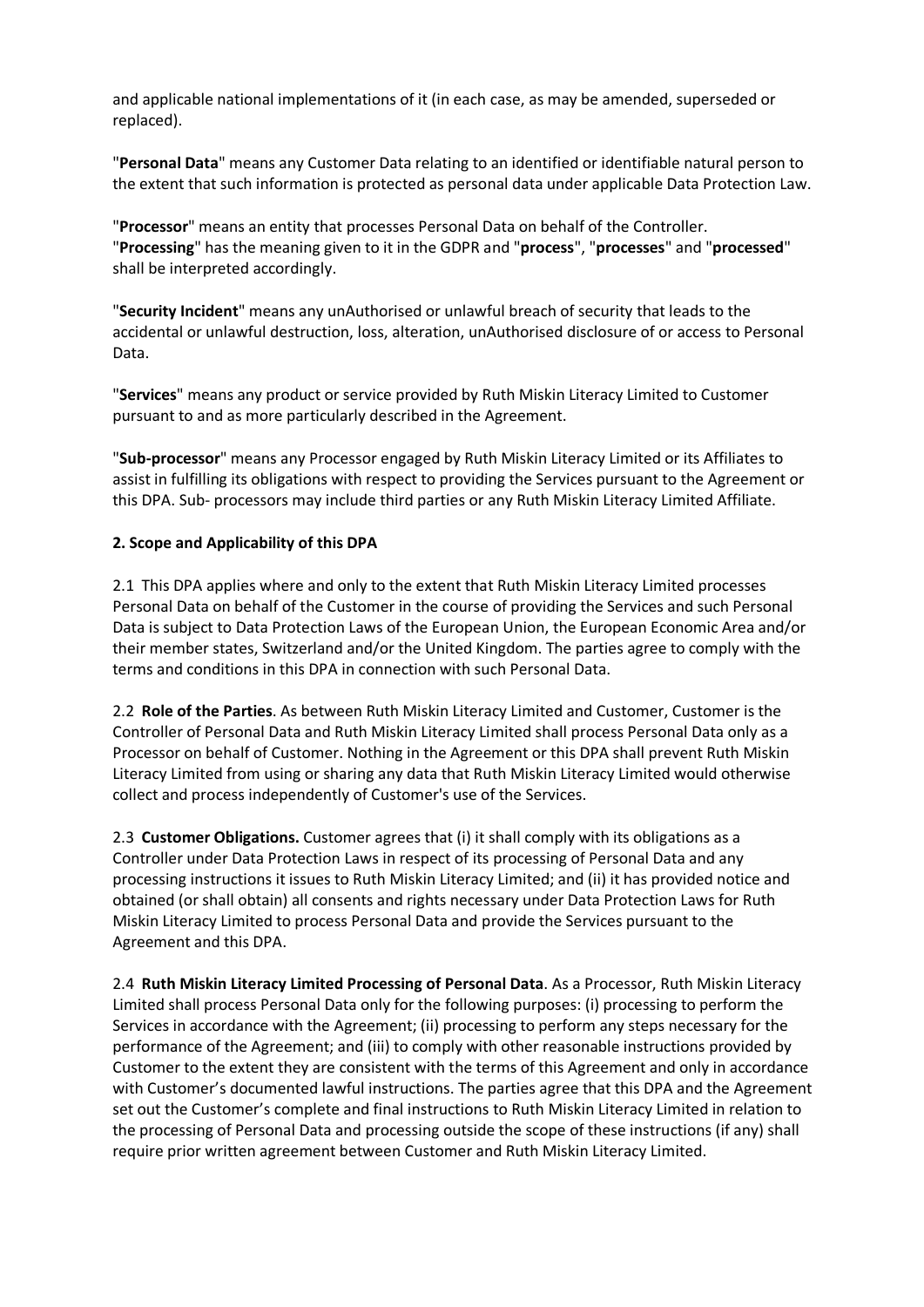2.5 **Nature of the Data.** Ruth Miskin Literacy Limited handles Customer Data provided by Customer. Such Customer Data may contain special categories of data depending on how the Services are used by Customer. The Customer Data may be subject to the following process activities: (i) storage and other processing necessary to provide, maintain and improve the Services provided to Customer; (ii) to provide customer and technical support to Customer; and (iii) disclosures as required by law or otherwise set forth in the Agreement.

2.6 **Ruth Miskin Literacy Limited Data.** Notwithstanding anything to the contrary in the Agreement (including this DPA), Customer acknowledges that Ruth Miskin Literacy Limited shall have a right to use and disclose data relating to and/or obtained in connection with the operation, support and/or use of the Services for its legitimate business purposes, such as billing, account management, technical support, product development and sales and marketing. To the extent any such data is considered personal data under Data Protection Laws, Ruth Miskin Literacy Limited is the Controller of such data and accordingly shall process such data in compliance with Data Protection Laws.

## **3. Subprocessing**

3.1 **Authorised Sub-processors**. Customer agrees that Ruth Miskin Literacy Limited may engage Subprocessors to process Personal Data on Customer's behalf. Ruth Miskin Literacy Limited are not currently engaged with a Sub-processor.

3.2 **Sub-processor Obligations**. Ruth Miskin Literacy Limited shall: (i) enter into a written agreement with the Sub- processor imposing data protection terms that require the Sub-processor to protect the Personal Data to the standard required by Data Protection Laws; and (ii) remain responsible for its compliance with the obligations of this DPA and for any acts or omissions of the Sub-processor that cause Ruth Miskin Literacy Limited to breach any of its obligations under this DPA.

3.3 **Changes to Sub-processors**. Ruth Miskin Literacy Limited shall provide Customer reasonable advance notice (for which email shall suffice) if it adds or removes Sub-processors.

3.4 **Objection to Sub-processors.** Customer may object in writing to Ruth Miskin Literacy Limited's appointment of a new Sub-processor on reasonable grounds relating to data protection by notifying Ruth Miskin Literacy Limited promptly in writing within five (5) calendar days of receipt of Ruth Miskin Literacy Limited 's notice in accordance with Section 3.3. Such notice shall explain the reasonable grounds for the objection. In such event, the parties shall discuss such concerns in good faith with a view to achieving commercially reasonable resolution. If this is not possible, either party may terminate the applicable Services that cannot be provided by Ruth Miskin Literacy Limited without the use of the objected-to-new Sub-processor.

## **4. Security**

4.1 **Security Measures**. Ruth Miskin Literacy Limited shall implement and maintain appropriate technical and organisational security measures to protect Personal Data from Security Incidents and to preserve the security and confidentiality of the Personal Data, in accordance with Ruth Miskin Literacy Limited's Privacy Policy.

4.2 **Confidentiality of Processing**. Ruth Miskin Literacy Limited shall ensure that any person who is Authorised by Ruth Miskin Literacy Limited to process Personal Data (including its staff, agents and subcontractors) shall be under an appropriate obligation of confidentiality (whether a contractual or statutory duty).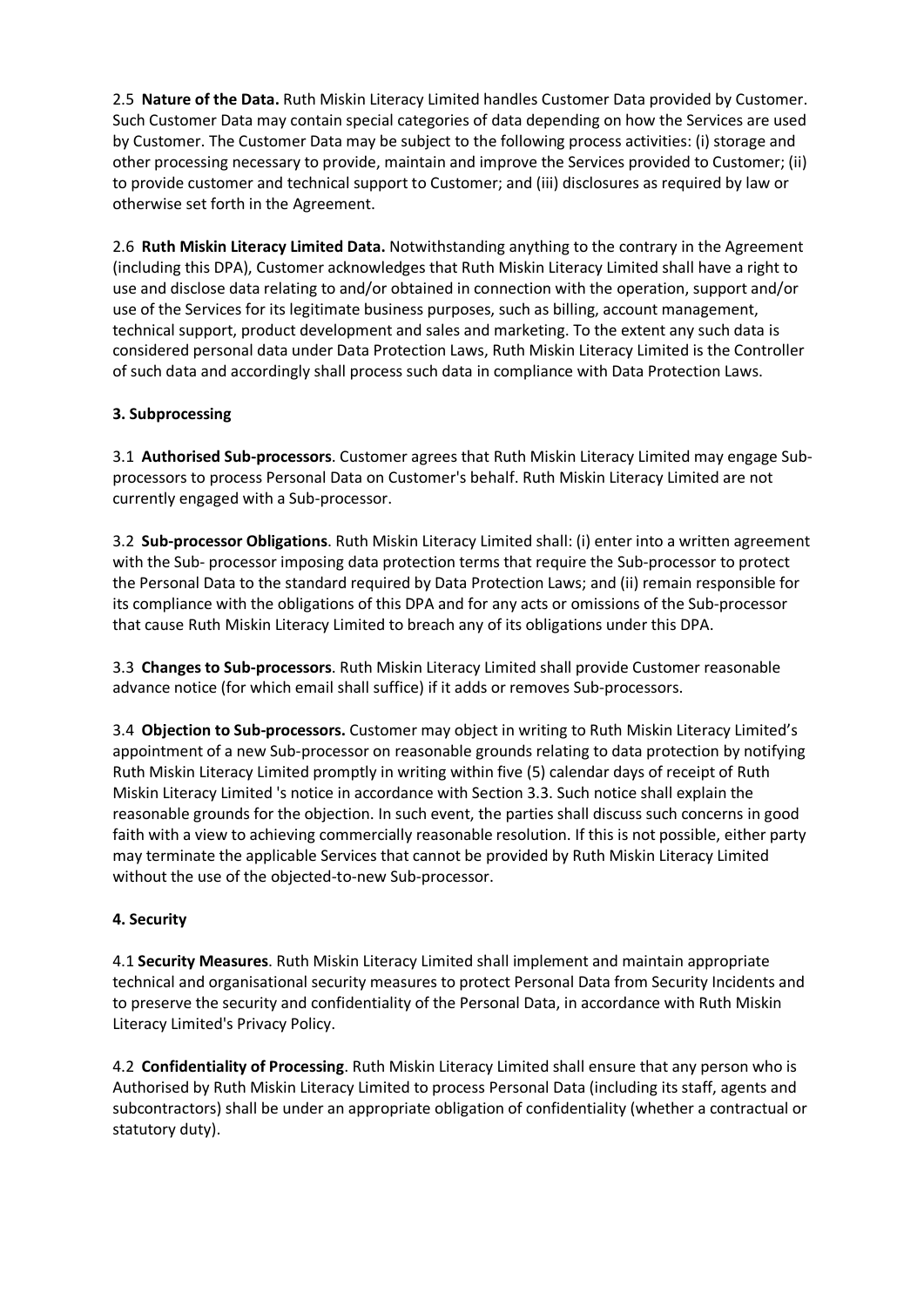4.3 **Security Incident Response**. Upon becoming aware of a Security Incident, Ruth Miskin Literacy Limited shall notify Customer without undue delay and shall provide timely information relating to the Security Incident as it becomes known or as is reasonably requested by Customer.

4.4 **Updates to Security Measures**. Customer acknowledges that the Security Measures are subject to technical progress and development and that Ruth Miskin Literacy Limited may update or modify the Security Measures from time to time provided that such updates and modifications do not result in the degradation of the overall security of the Services purchased by the Customer.

# **5. Security Reports and Audits**

5.1 Ruth Miskin Literacy Limited shall maintain records of its security standards. Upon Customer's written request, Ruth Miskin Literacy Limited shall provide (on a confidential basis) copies of relevant external ISMS certifications, audit report summaries and/or other documentation reasonably required by Customer to verify Ruth Miskin Literacy Limited's compliance with this DPA. Ruth Miskin Literacy Limited shall further provide written responses (on a confidential basis) to all reasonable requests for information made by Customer, including responses to information security and audit questionnaires, that Customer (acting reasonably) considers necessary to confirm Ruth Miskin Literacy Limited's compliance with this DPA, provided that Customer shall not exercise this right more than once per year.

# **6. International Transfers**

6.1 **Processing Locations.** Ruth Miskin Literacy Limited stores and processes EU Data in data centres located inside the European Union only.

# **7. Return or Deletion of Data**

7.1 Upon deactivation of the Services, all Personal Data shall be deleted, save that this requirement shall not apply to the extent Ruth Miskin Literacy Limited is required by applicable law to retain some or all of the Personal Data, or to Personal Data it has archived on back-up systems, which such Personal Data Ruth Miskin Literacy Limited shall securely isolate and protect from any further processing, except to the extent required by applicable law.

## **8. Cooperation**

8.1 To the extent that Customer is unable to independently access the relevant Personal Data within the Services, Ruth Miskin Literacy Limited shall (at Customer's expense) taking into account the nature of the processing, provide reasonable cooperation to assist Customer by appropriate technical and organisational measures, in so far as is possible, to respond to any requests from individuals or applicable data protection authorities relating to the processing of Personal Data under the Agreement. In the event that any such request is made directly to Ruth Miskin Literacy Limited, Ruth Miskin Literacy Limited shall not respond to such communication directly without Customer's prior authorisation, unless legally compelled to do so. If Ruth Miskin Literacy Limited is required to respond to such a request, Ruth Miskin Literacy Limited shall promptly notify Customer and provide it with a copy of the request unless legally prohibited from doing so.

8.2 To the extent Ruth Miskin Literacy Limited is required under Data Protection Law, Ruth Miskin Literacy Limited shall (at Customer's expense) provide reasonably requested information regarding Ruth Miskin Literacy Limited's processing of Personal Data under the Agreement to enable the Customer to carry out data protection impact assessments or prior consultations with data protection authorities as required by law.